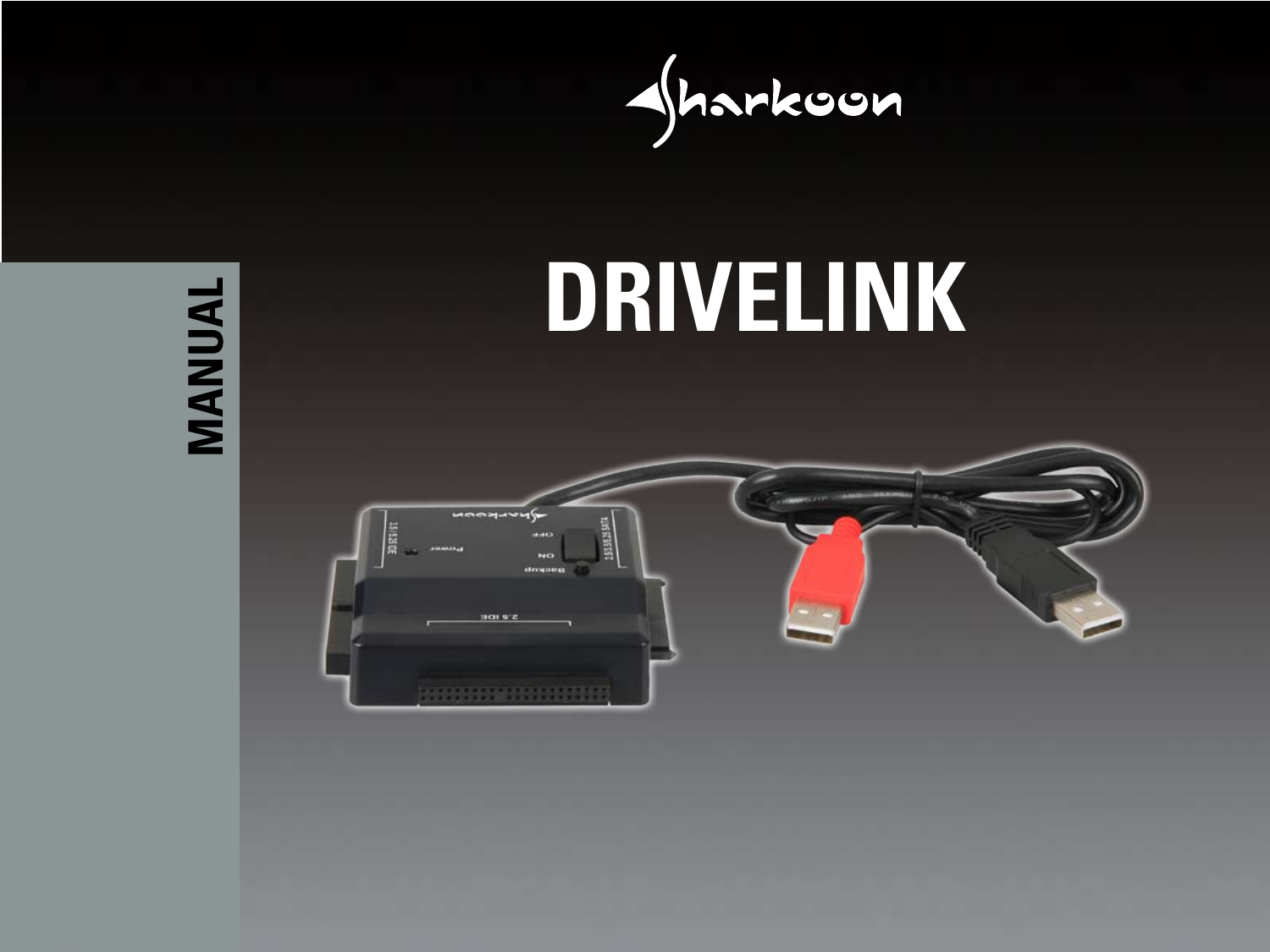# **Content**

| 1. | <b>Features</b>         |                     | 1 |
|----|-------------------------|---------------------|---|
| 2. | Parts and accessories   |                     |   |
| 3. | The device at a glance  |                     |   |
| 4. | Installing the hardware |                     |   |
| 5. | Installing the software |                     |   |
| 6. | The backup software     |                     | 4 |
|    | 6.1                     | Start               | 4 |
|    | 6.2                     | <b>Quick Launch</b> | 5 |
|    | 6.3                     | File Backup         | 5 |
|    | 6.4                     | <b>File Manager</b> | 6 |
|    | 6.5                     | Setup               | 6 |
|    |                         | 6.5.1 Files Backup  | 6 |
|    |                         | 6.5.2 Others        |   |

# **1. Features**

- Enables the external usage of 2.5"/3.5"/5.25" IDE and SATA drives via USB
- One click backup function
- Status LED
- Multi-purpose (PC, Laptop etc.)
- Plug & Play
- USB2.0 compatible
- No additional drivers needed for Windows XP/Vista/7 (32- and 64-bit)

# **2. Parts and accessories**



- A. Sharkoon DriveLink (IDE, SATA/USB)
- B. Power supply
- C. 4-pin power cable for IDE devices (3.5"/5.25")
- D. CD including manual, driver & tools

#### *Note:*

 *If you are missing any of the items listed above, please contact customer service via e-mail at support@sharkoon.com or call + 49 (0) 6403 – 775 6100.*

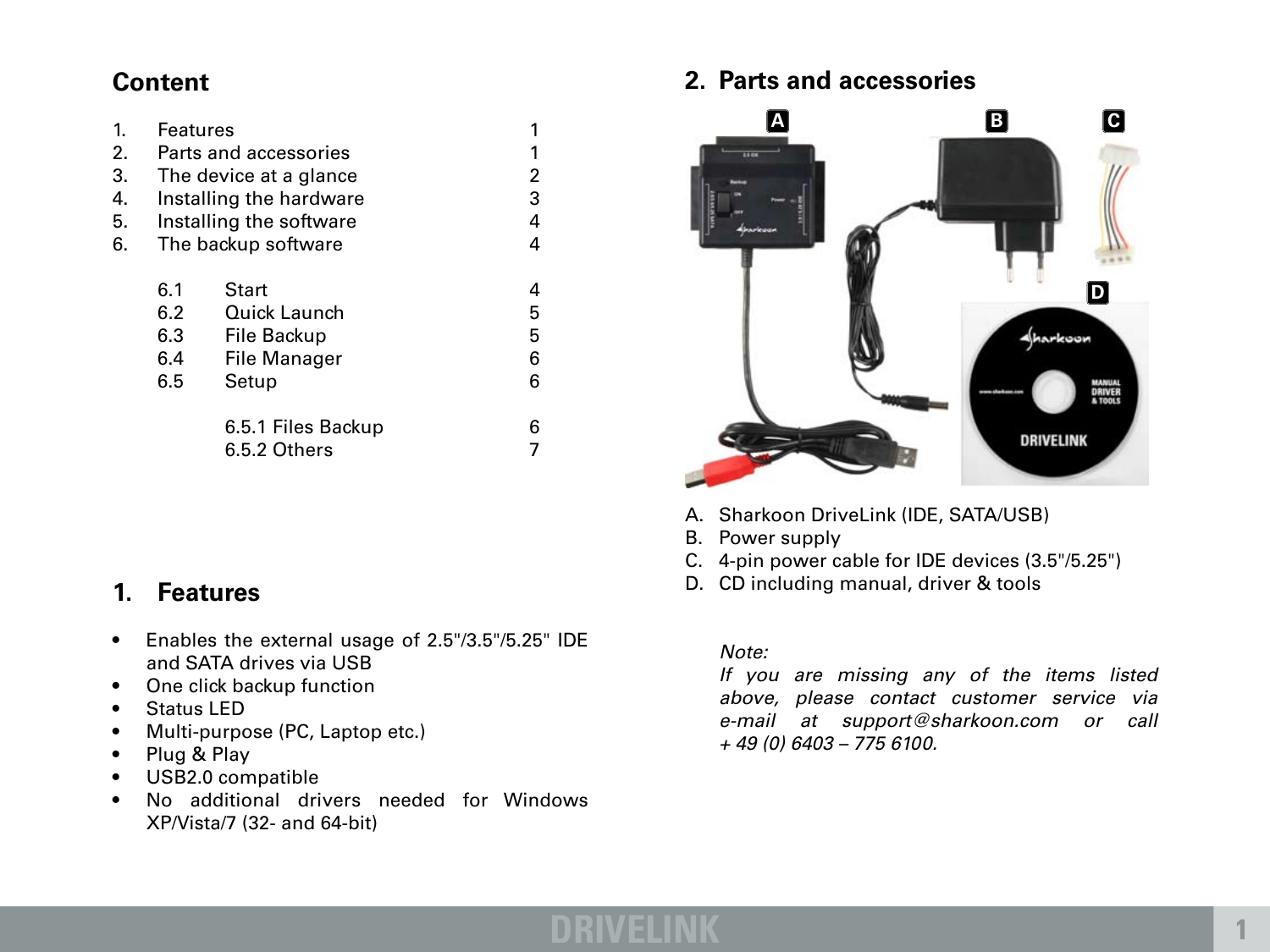**3. The device at a glance**





- I USB power connector (red)
- J USB connector

- $A 2.5$ " IDE HDD connection
- $B 2.5$ "/3.5"/5.25" SATA connection
- $C 3.5$ "/5.25" IDE connection
- $D$  Backup button (press to start the data backup directly)
- E Status LED (green: ready; red: access)
- $F On/Off$  switch





 $K -$  Power connector (220 V) L - ISO power connector (DC)

- G ISO power connector (DC)
- $H 4$ -pin power connector for IDE devices

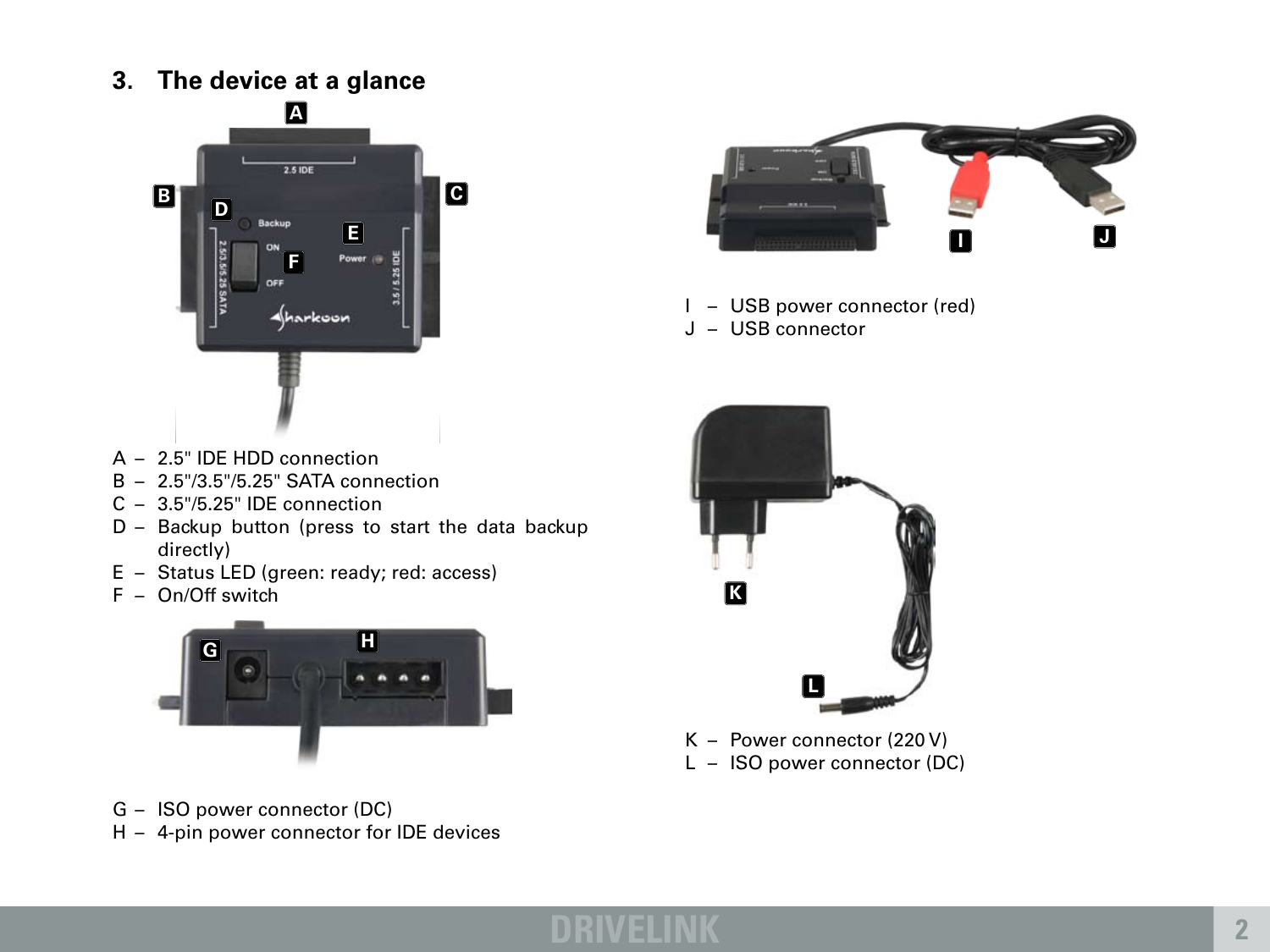# **4. Installing the hardware**

#### *Note:*

 *Before you plug the DriveLink to your PC/ Laptop, connect the peripheral devices to the DriveLink. HDDs which you want to connect must be jumpered to "Master", formatted and partitioned. Proceed as follows (e.g. Windows XP): Start – Settings – Control Panel – Administrative Tools – Computer Management – Disk Management. Click the respective HDD with the right mouse button and choose format/ partition.*

- 1. Connect the respective data connector of the DriveLink to the matching connector of the device (HDD/optical device).
- 2. Attach the power connections as follows:

#### 2.5" IDE and SATA HDDs:

 connect both USB connectors of the DriveLink to your PC/Laptop.

 If there are less than two USB ports available, additionally connect the ISO power connector of the included power supply to the ISO power connector of the DriveLink.

#### 3.5"/5.25" IDE devices:

 connect the ISO power connector of the power supply directly to the ISO power connector of the DriveLink.Then connect the included 4-pin power cable for IDE devices to the respective connectors of both the DriveLink and the HDD/ optical device you wish to operate.

#### 3.5"/5.25" SATA devices:

 connect the ISO power connector of the included power supply to the ISO power connector of the DriveLink.

- 3. Connect the power supply to a power outlet.
- 4. Turn on the DriveLink. Plug the black USB connector of the adapter to a free USB port of your computer.The device will be detected and installed automatically. Connected HDDs/ optical devices will be displayed in the Windows Explorer.

## *Note:*

 *There is no need to install additional drivers. Before you shut down your PC remove the DriveLink from your system's hardware con figuration by double-clicking the symbol in the task bar. A menu will open up. Select the DriveLink to securely remove it. After that switch off the DriveLink and shut down your PC.* 

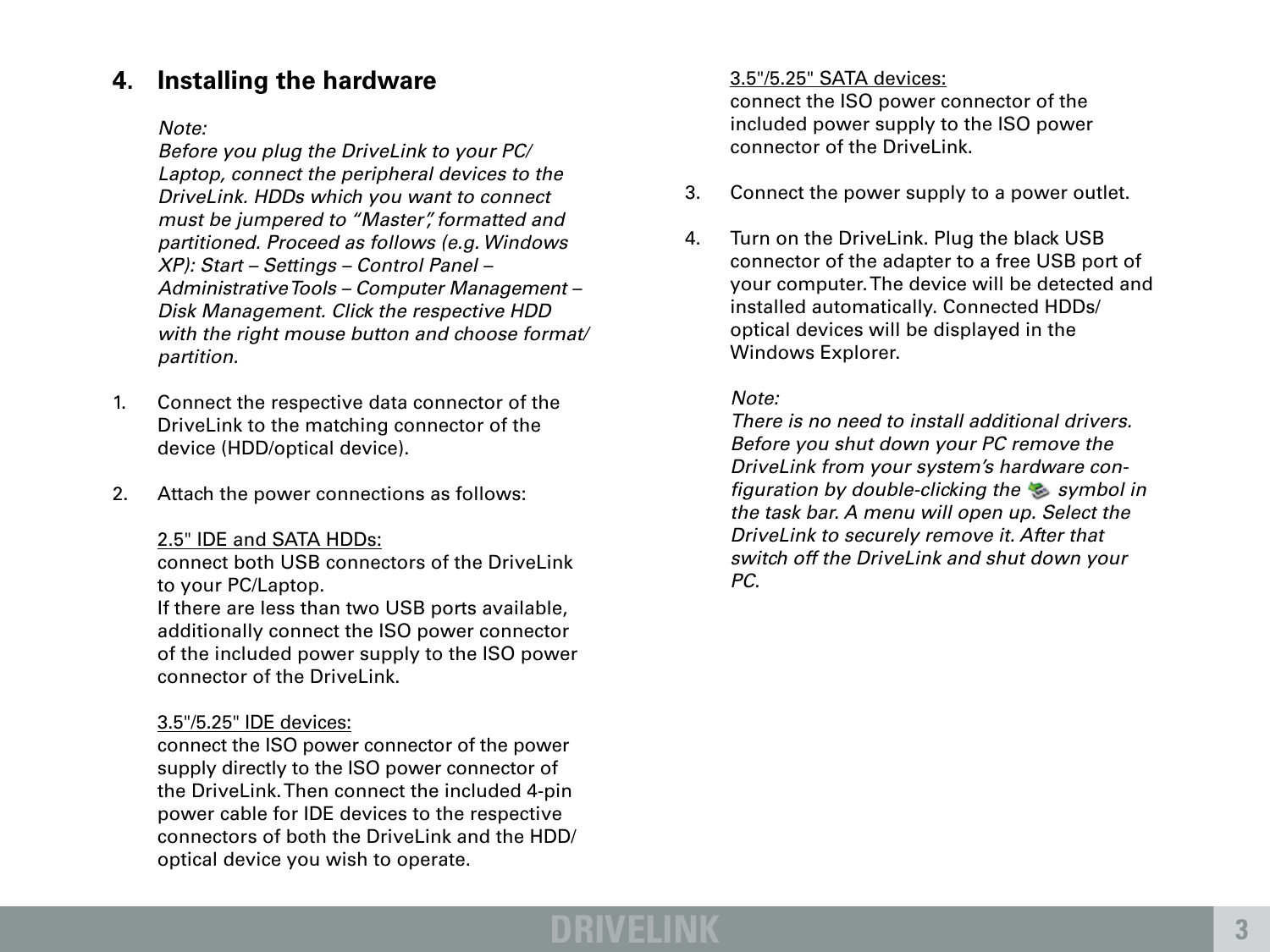# **5. Installing the software**

- 1. Insert the included Driver&Tools CD into your CD/DVD drive.
- 2. Choose your CD/DVD drive (e.g. D:\).
- 3. Open the folder "Sharkoon".
- 4. Start "Setup.exe". The installation wizard will guide you through the installation procedure.
- 5. After the installation is completed the following icon will appear on your desktop:



6. Double-click (left mouse button) this desktop icon to launch the software, the main interface will open up and another program icon will appear in your task bar.

# **6. The backup software**

# **6.1 Start**

1. Click the icon in your task bar with the right mouse button once.The following context menu will open up:

Show PC Clone EX

About PC Clone EX Help

Exit PC Clone EX

2. "About..." displays information about the software (fig. 1).



 fig. 1

3. "Help" starts the help program of the backup software (fig. 2) where all functions of the backup software will be explained in detail.

| <b>PCClone EX Lite</b>                     |
|--------------------------------------------|
| Notice<br>With Hugo American               |
|                                            |
| <b>Part Lincoln Hotel Location Contact</b> |

 fig. 2

- 4. "Exit PC Clone EX" quits the program (the icon will be removed from your task bar).
- 5. "Show PC Clone EX" re-opens the program interface after you have minimized it (see below). Alternatively you may re-open the program interface by double-clicking (left mouse button) the icon.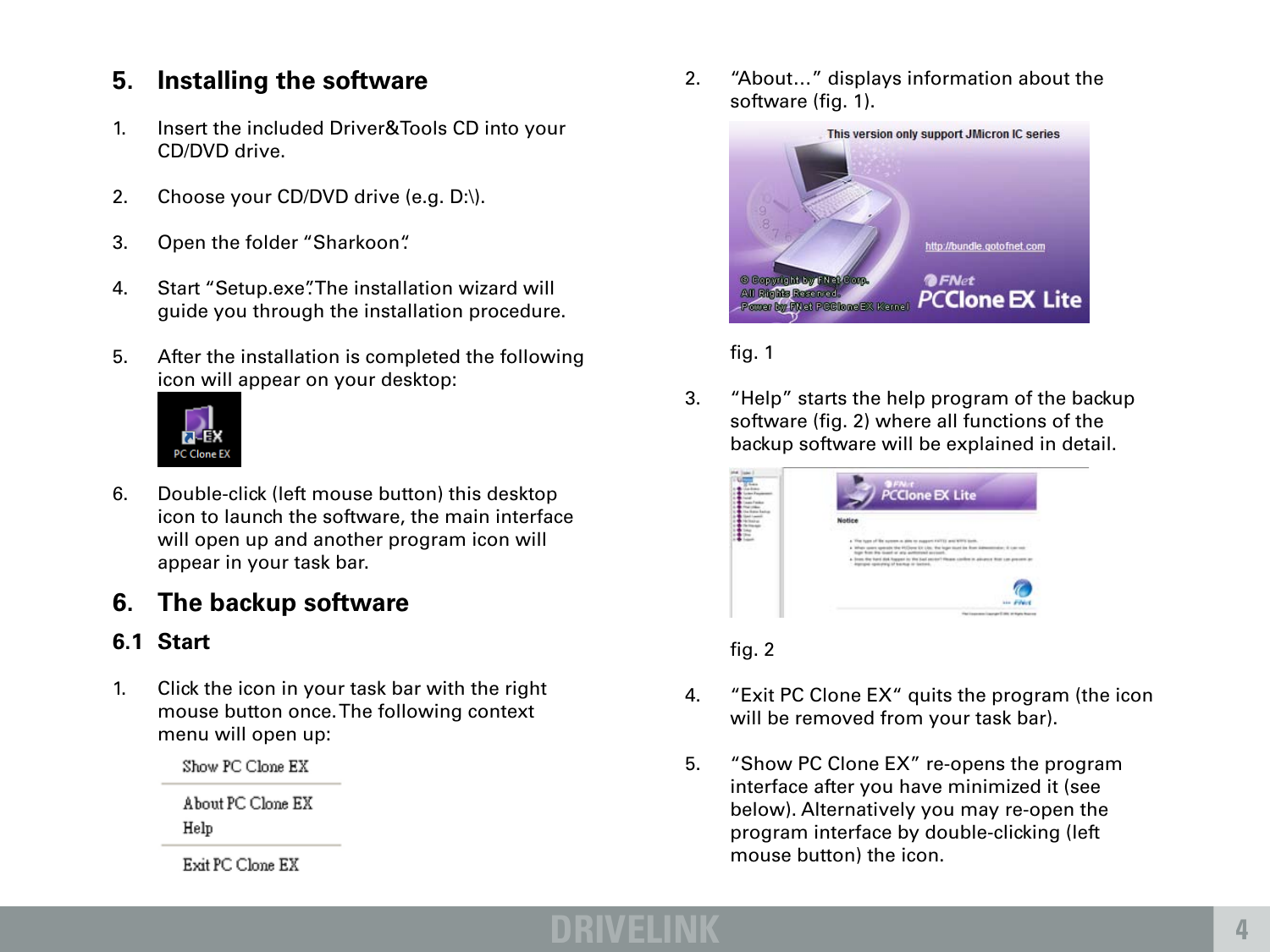# **6.2 Quick Launch**



- $A -$  Quick Launch (6.2)
- $B -$  File Backup (6.3)
- $C -$  File Manager (6.4)
- $D -$  Setup (6.5)
- $E -$  Shows you information about the software (see above 6.1).
- $F -$  Starts the help program of the backup software (see above 6.1)
- $G -$  Minimize the program window. To completely quit the program see above 6.1.
- $H -$  Start the data backup by clicking this button.

**6.3 File Backup**



 $A - All$  folders of your system are displayed here.

> Choose the folders that shall be copied during a backup, by ticking the respective checkbox(es).

- $B -$  Select the external target device from the dropdown menu.
- $C -$  Start the backup by clicking the button.
- $D -$  Restore already existing backup files from the external (backup) drive, by clicking this button.

# *Note:*

 *The backup files are copied to the (hidden) folder "Fnet" on the target device. This folder must not be deleted!*

# **DRIVELINK 5**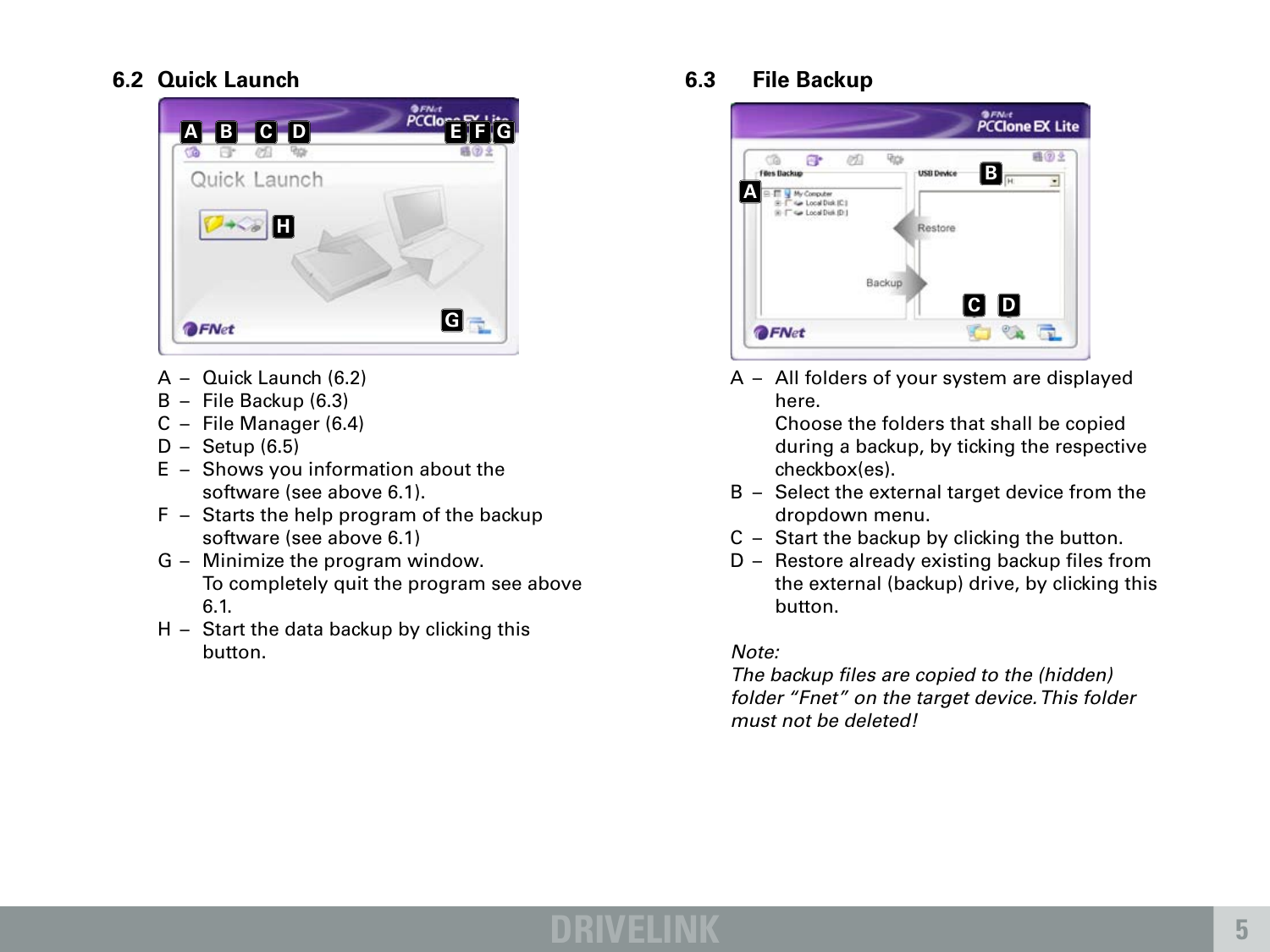# **6.4 File manager**



 The File Manager makes it easy to govern your local folders/files and supports similar functions as known from the Windows Explorer.

#### **6.5 Setup**

#### **6.5.1 Files Backup**



- A Select between the windows "Files Backup" (6.5.1) and "Others" (6.5.2).
- $B -$  Decide what shall happen after the backup has been completed: "Show complete message" will show a summary of the backup; "Return program" returns to the program; "Power off" will shut down your system.
- $C -$  Choose whether all or only changed files shall be secured.
- $D -$  Determine a hot key to start the backup.
- $E -$  Select which system folders shall be included into the backup.
- $F -$  Determine whether the Files Backup folder shall be hidden and if the quick file backup shall be double confirmed or not.

# **DRIVELINK 6**